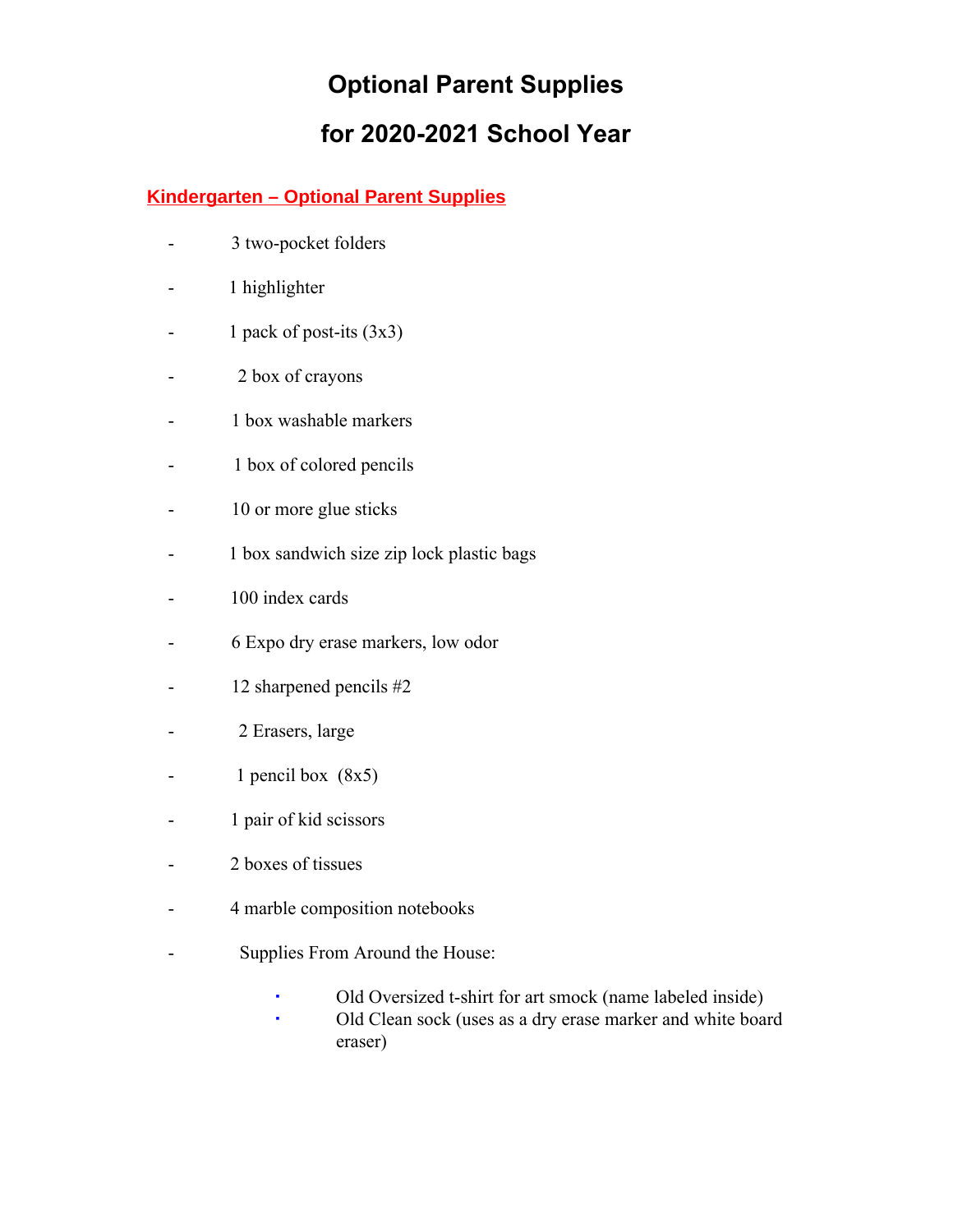### *First Grade – Optional Parent Supplies*

- 12 or more sharpened #2 pencils
- 1 box of crayons (24/box)
- 1 box of markers, washable, Classic Colors, wide Tip, 8/set

12 glue sticks

- 1 two-pocket plastic folder
- 1 marble composition book
- 4 packs of post-its, 100 sheets each, 3"x3" size
- 4 Expo dry erase markers, low odor
- 1 box colored pencils, sharpened
- 1 container of anti-bacterial wipes
- 1 box of tissues
- 1 box of zip lock baggies
	- Boys gallon size
	- Girls sandwich size
- Items from "around the house"
	- 1 oversized t-shirt for art class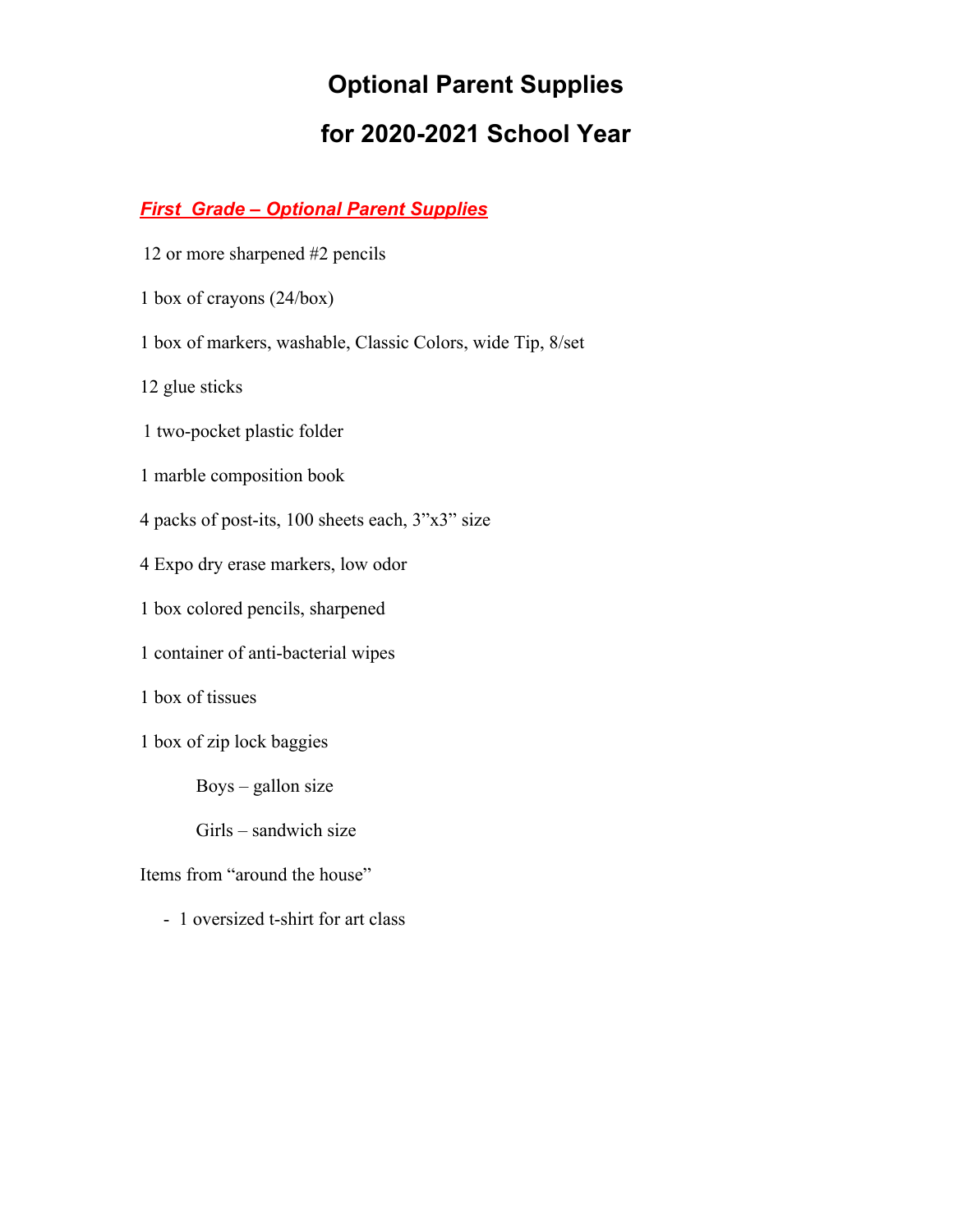### *Second Grade – Optional Parent Supplies*

- 1 box of 12 pencils, #2 (pre-sharpened)
- 2 black and white composition notebooks
- 1 box of 24 crayons
- 2 red folder (2 pocket)
- 1 yellow folder (2 pocket)
- 3-4 expo dry erase markers, low odor
- $-$  1 clipboard,  $12$ " x  $8.5$ "
- 2 jumbo glue sticks
- 1 pair of 5" scissors
- 1 package of 8 thin markers
- 1 package of colored pencils, sharpened
- 1 box of tissues
- 1 box of zip lock baggies (gallon size)
- 1 sock (to be used as an eraser for whiteboard)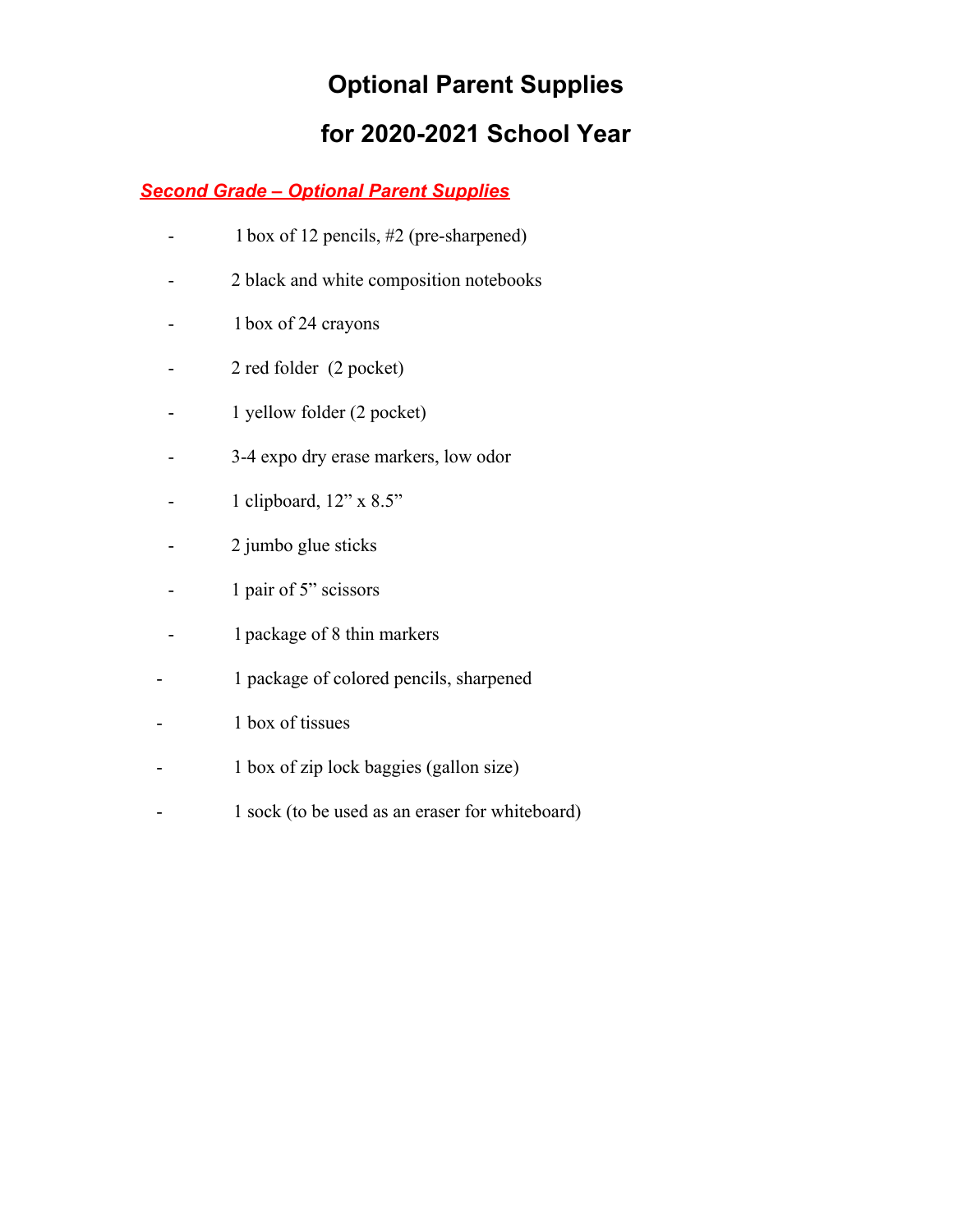### *Third Grade – Optional Parent Supplies*

- 6 Two pocket folders, different colors
- 2 packs (4) low odor Expo dry erase markers (+ 1 sock or dry erase eraser)
- 2 dozen #2 pencils, pre-sharpened
- 2 ball point pens, blue
- 1 highlighter (yellow)
- 1 box crayons (at least 24)
- 1 box of 8 thin Crayola markers
- 2 hard covered marble composition notebooks
- 4 glue sticks
- 3 pads of post-it notes (3" x 3")
- 1 pack of 100 index cards  $(4" \times 6")$
- 1 one-subject spiral notebook
- 2 fine point sharpie marker black
- 1 box of tissues
- Ziploc bags (small)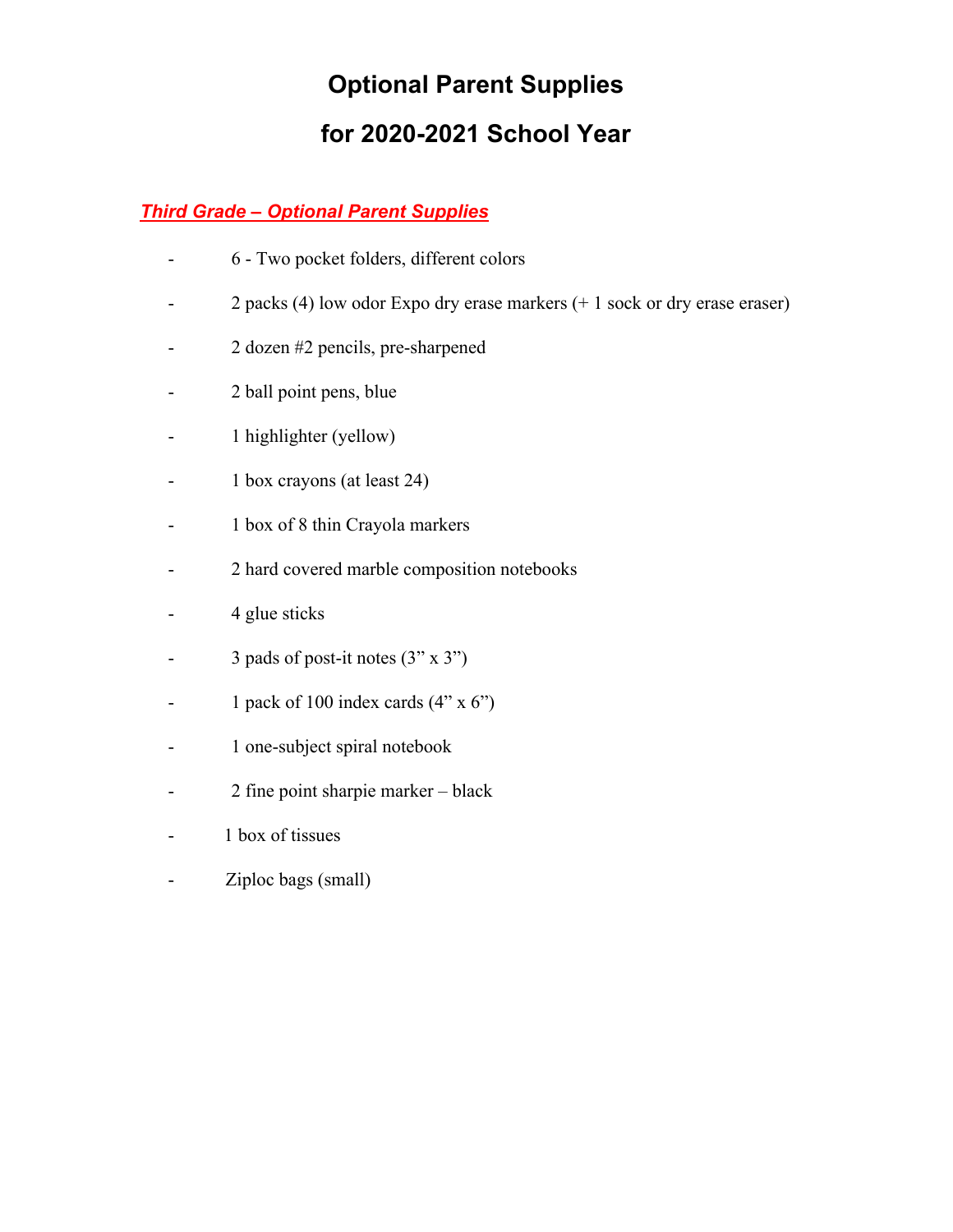### *Fourth Grade Optional Parent Supplies*

- marble composition notebooks
- solid color Folders -Red, Orange, Yellow, Green, Blue, Purple (2 pocket)
- heavy duty two pocket folder
- boxes Expo dry erase Markers
- packs of (3x3) post-it notes
- pencil case with a zipper
- boxes of tissues
- box of 24 crayons
- highlighter
- black fine tip sharpie markers
- pack of fine tip colored markers
- kid scissor
- glue sticks
- boxes of #2 pencils
- editing pens (green, purple, blue, and red)
- Ziploc bags (sandwich and gallon sizes)
- Headphones